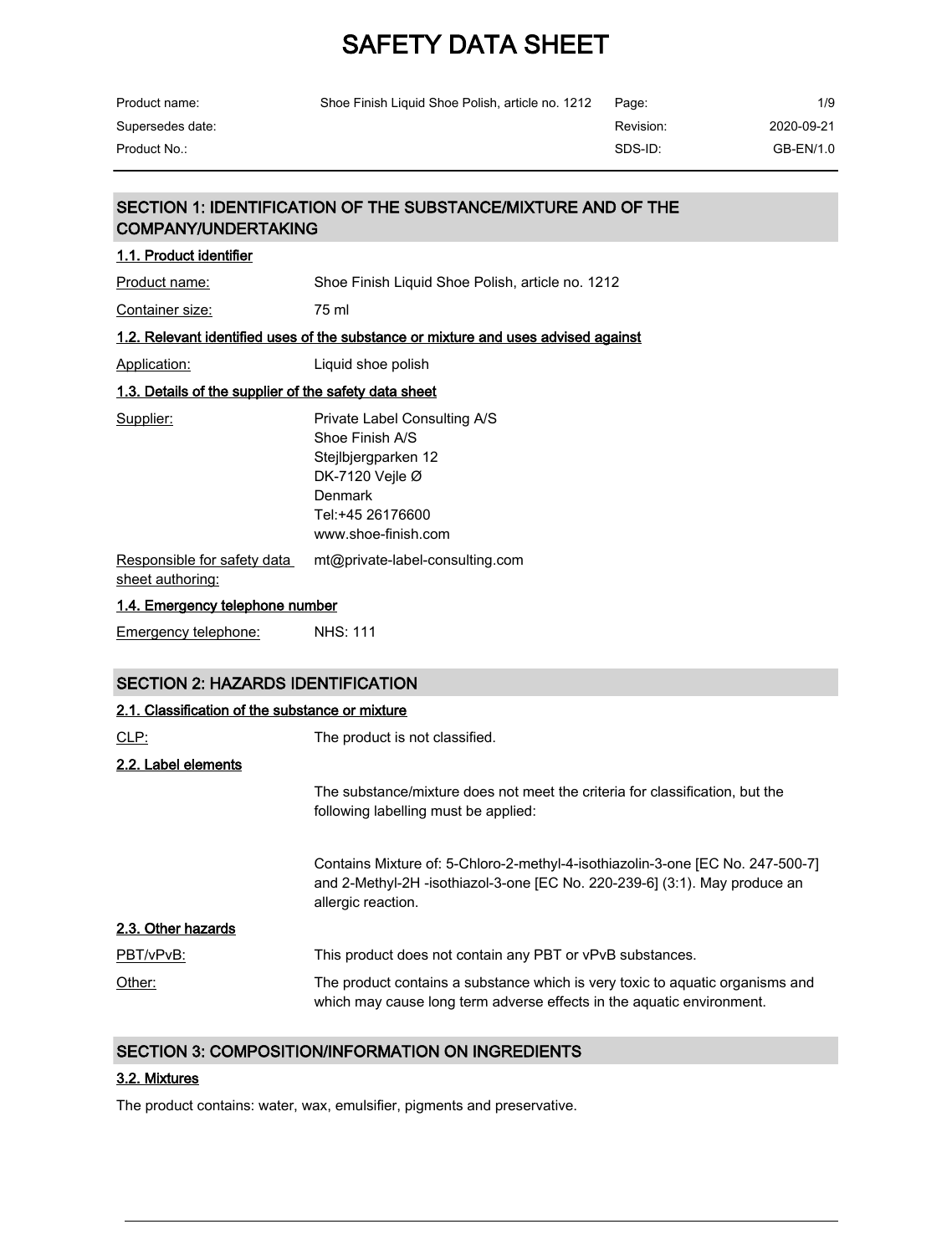| Product name:    | Shoe Finish Liquid Shoe Polish, article no. 1212 | Page:     | 2/9        |
|------------------|--------------------------------------------------|-----------|------------|
| Supersedes date: |                                                  | Revision: | 2020-09-21 |
| Product No.: .   |                                                  | SDS-ID:   | GB-EN/1.0  |

CLP:

| $\frac{9}{6}$ :     | CAS-No.:   | $EC$ No.: | REACH Reg.<br>No:        | Chemical name:                                                                                                                                                                                                                 | Hazard classification:                                                                                     | Notes: |
|---------------------|------------|-----------|--------------------------|--------------------------------------------------------------------------------------------------------------------------------------------------------------------------------------------------------------------------------|------------------------------------------------------------------------------------------------------------|--------|
| $1 - 5$             | 68439-49-6 | 500-212-8 | $\overline{\phantom{a}}$ | Alcohols, C16-18, ethoxylated Eye Irrit. 2; H319                                                                                                                                                                               |                                                                                                            |        |
| 0.00015<br>< 0.0015 | 55965-84-9 |           |                          | Mixture of: 5-Chloro-2-methyl- Acute Tox. 2:H330<br>4-isothiazolin-3-one [EC No. Acute Tox. 2; H310<br>247-500-7] and 2-Methyl-2H - Acute Tox. 3:H301<br>isothiazol-3-one [EC No. 220- Skin Corr. 1C;H314<br>$239-6$ ] $(3:1)$ | Eye Dam. 1; H318<br>Skin Sens. 1A;H317<br>Aquatic Acute 1; H400<br>Aquatic Chronic 1;H410<br><b>EUH071</b> |        |
| $0.1 - 51$          | 107-21-1   | 203-473-3 | $\overline{\phantom{a}}$ | Ethanediol                                                                                                                                                                                                                     | Acute Tox. 4:H302                                                                                          |        |

References: The full text for all hazard statements is displayed in section 16.

### SECTION 4: FIRST AID MEASURES

#### 4.1. Description of first aid measures

| Inhalation:       | Move into fresh air and keep at rest.                                                                                                                                                                       |
|-------------------|-------------------------------------------------------------------------------------------------------------------------------------------------------------------------------------------------------------|
| Skin contact:     | Remove contaminated clothes and rinse skin thoroughly with water. In case of<br>eczema or other skin disorders: Seek medical attention and bring these<br>instructions.                                     |
| Eye contact:      | Immediately flush with plenty of water for at least 15 minutes. Remove any<br>contact lenses and open eyelids widely. If irritation persists: Seek medical<br>attention and bring along these instructions. |
| Ingestion:        | Immediately rinse mouth and drink 1-2 glasses of water. Keep person under<br>observation. If uncomfortable: Transportation to hospital. Bring along these<br>instructions.                                  |
|                   | 4.2. Most important symptoms and effects, both acute and delayed                                                                                                                                            |
| Symptoms/effects: | See section 11 for more detailed information on health effects and symptoms.                                                                                                                                |

### 4.3. Indication of any immediate medical attention and special treatment needed

Medical attention/treatments: Treat symptomatically.

### SECTION 5: FIREFIGHTING MEASURES

#### 5.1. Extinguishing media

Extinguishing media: Water spray, dry powder or carbon dioxide.

#### 5.2. Special hazards arising from the substance or mixture

Specific hazards: No specific precautions.

### 5.3. Advice for firefighters

|                  | Protective equipment for fire-<br>Selection of respiratory protection for fire fighting: follow the general fire |
|------------------|------------------------------------------------------------------------------------------------------------------|
| <u>fighters:</u> | precautions indicated in the workplace.                                                                          |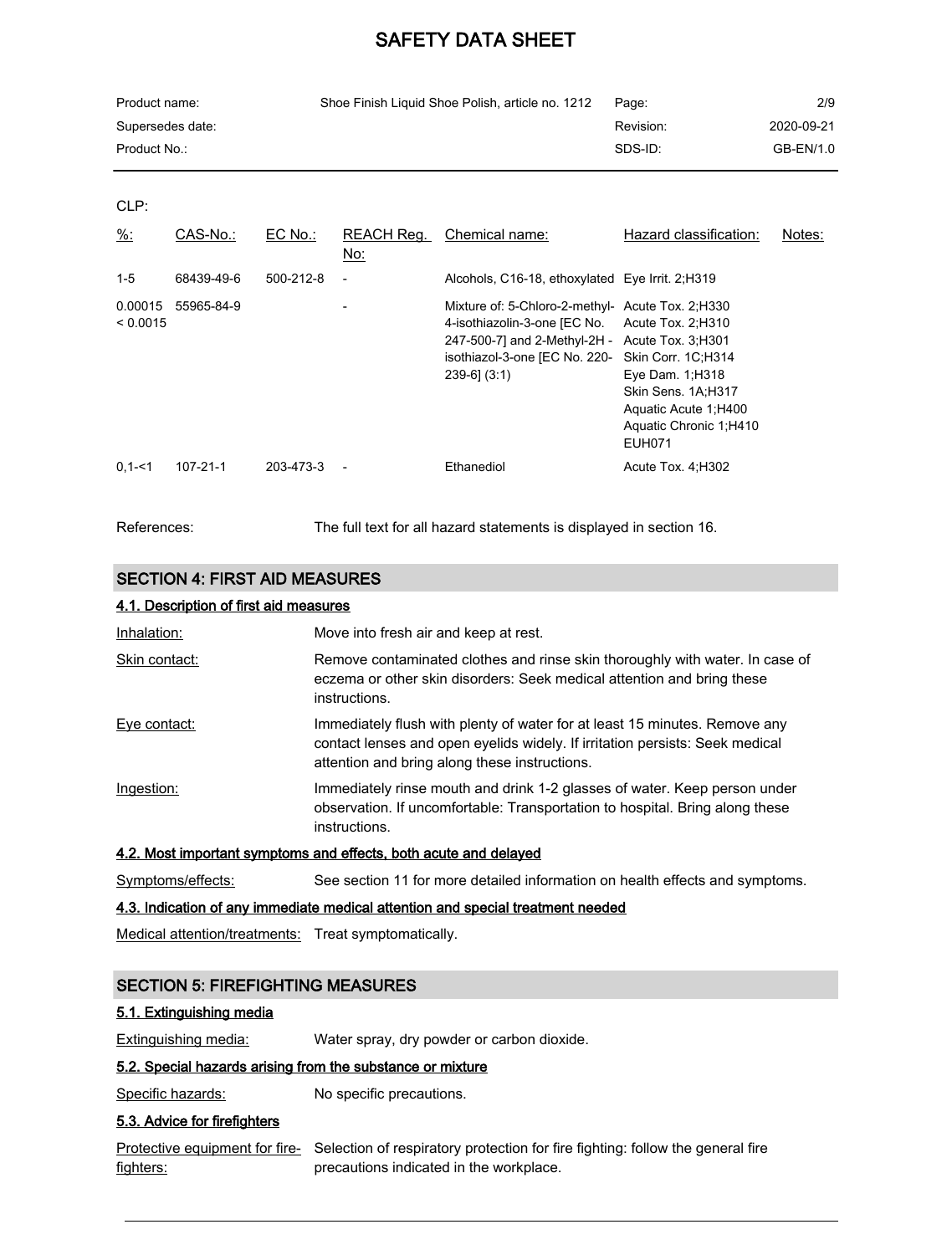| Product name:    | Shoe Finish Liquid Shoe Polish, article no. 1212 | Page:     | 3/9        |
|------------------|--------------------------------------------------|-----------|------------|
| Supersedes date: |                                                  | Revision: | 2020-09-21 |
| Product No.:     |                                                  | SDS-ID:   | GB-EN/1.0  |

### SECTION 6: ACCIDENTAL RELEASE MEASURES

### 6.1. Personal precautions, protective equipment and emergency procedures

| Personal precautions:                                     | Avoid contact with skin and eyes. Follow precautions for safe handling described<br>in this safety data sheet. |  |  |  |
|-----------------------------------------------------------|----------------------------------------------------------------------------------------------------------------|--|--|--|
| 6.2. Environmental precautions                            |                                                                                                                |  |  |  |
| Environmental<br>precautions:                             | Avoid discharge into drains, water courses or onto the ground.                                                 |  |  |  |
| 6.3. Methods and material for containment and cleaning up |                                                                                                                |  |  |  |

Methods for cleaning up: Absorb spillage with suitable absorbent material.

### 6.4. Reference to other sections

| References: | For personal protection, see section 8. |
|-------------|-----------------------------------------|
|             | For waste disposal, see section 13.     |

### SECTION 7: HANDLING AND STORAGE

### 7.1. Precautions for safe handling

| Safe handling advice:                               | Avoid contact with skin and eyes. Observe good chemical hygiene practices. |
|-----------------------------------------------------|----------------------------------------------------------------------------|
| Technical measures:                                 | Work practice should minimise contact. Keep the workplace clean.           |
| Technical precautions:                              | No special precautions.                                                    |
|                                                     | 7.2. Conditions for safe storage, including any incompatibilities          |
| Technical measures for safe No special precautions. |                                                                            |
| storage:                                            |                                                                            |

Storage conditions: Store in tightly closed original container in a dry and cool place. Protect against direct sunlight.

### 7.3. Specific end use(s)

Specific use(s): Not relevant.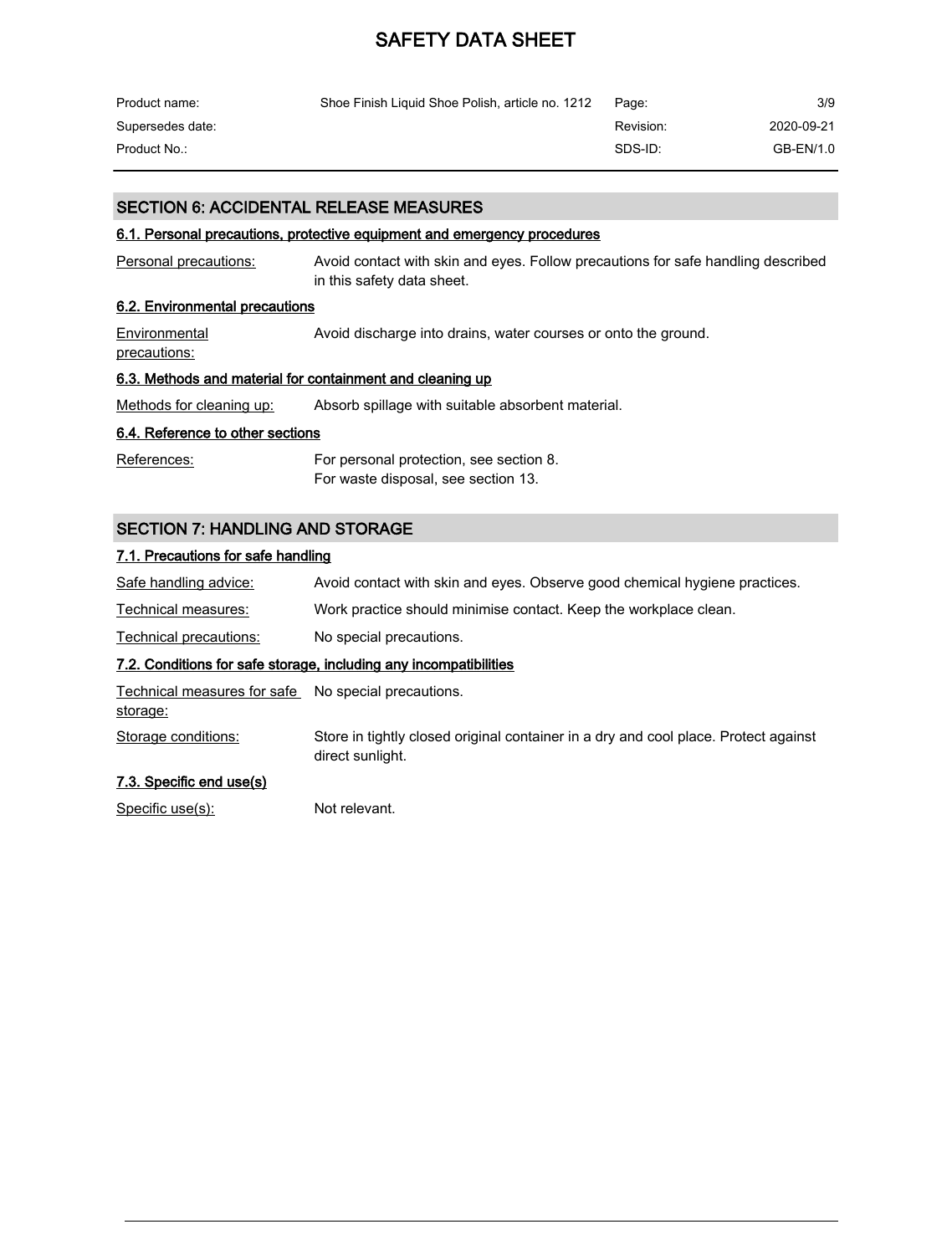| Product name:    | Shoe Finish Liquid Shoe Polish, article no. 1212 | Page:     | 4/9        |
|------------------|--------------------------------------------------|-----------|------------|
| Supersedes date: |                                                  | Revision: | 2020-09-21 |
| Product No.:     |                                                  | SDS-ID:   | GB-EN/1.0  |

### SECTION 8: EXPOSURE CONTROLS/PERSONAL PROTECTION

### 8.1. Control parameters

Occupational exposure limits:

| CAS-No.: | Chemical name:                  | <u>As:</u>               | Exposure limits: |                   | Type:      | Notes:    | References: |
|----------|---------------------------------|--------------------------|------------------|-------------------|------------|-----------|-------------|
| 107-21-1 | Ethane-1,2-diol,<br>particulate | $\overline{\phantom{a}}$ |                  | $10 \text{ mg/m}$ | <b>TWA</b> | Sk        | EH40        |
| 107-21-1 | Ethane-1,2-diol, vapour         | $\overline{\phantom{a}}$ | 20 ppm           | $52 \text{ mg/m}$ | <b>TWA</b> | Sk        | EH40        |
|          |                                 | $\overline{\phantom{a}}$ | 40 ppm           | 104 $mg/m3$       | STEL       | Sk; 15min |             |
| Notes:   |                                 | EH40: EH40/2005.         |                  |                   |            |           |             |

### 8.2. Exposure controls

| Engineering measures:                      | Provide adequate ventilation. Observe Occupational Exposure Limits and<br>minimise the risk of inhalation of vapours.                                         |
|--------------------------------------------|---------------------------------------------------------------------------------------------------------------------------------------------------------------|
| Personal protection:                       | Personal protection equipment should be chosen according to the CEN<br>standards and in discussion with the supplier of the personal protective<br>equipment. |
| Respiratory equipment:                     | No special precautions.                                                                                                                                       |
| Hand protection:                           | Risk of contact: Wear protective gloves. Rubber, neoprene or PVC.                                                                                             |
| Eye protection:                            | Risk of contact: Wear goggles/face shield.                                                                                                                    |
| Hygiene measures:                          | Wash hands after handling. Change contaminated clothing. Wash<br>contaminated clothing before reuse.                                                          |
| <b>Environmental Exposure</b><br>Controls: | Not available.                                                                                                                                                |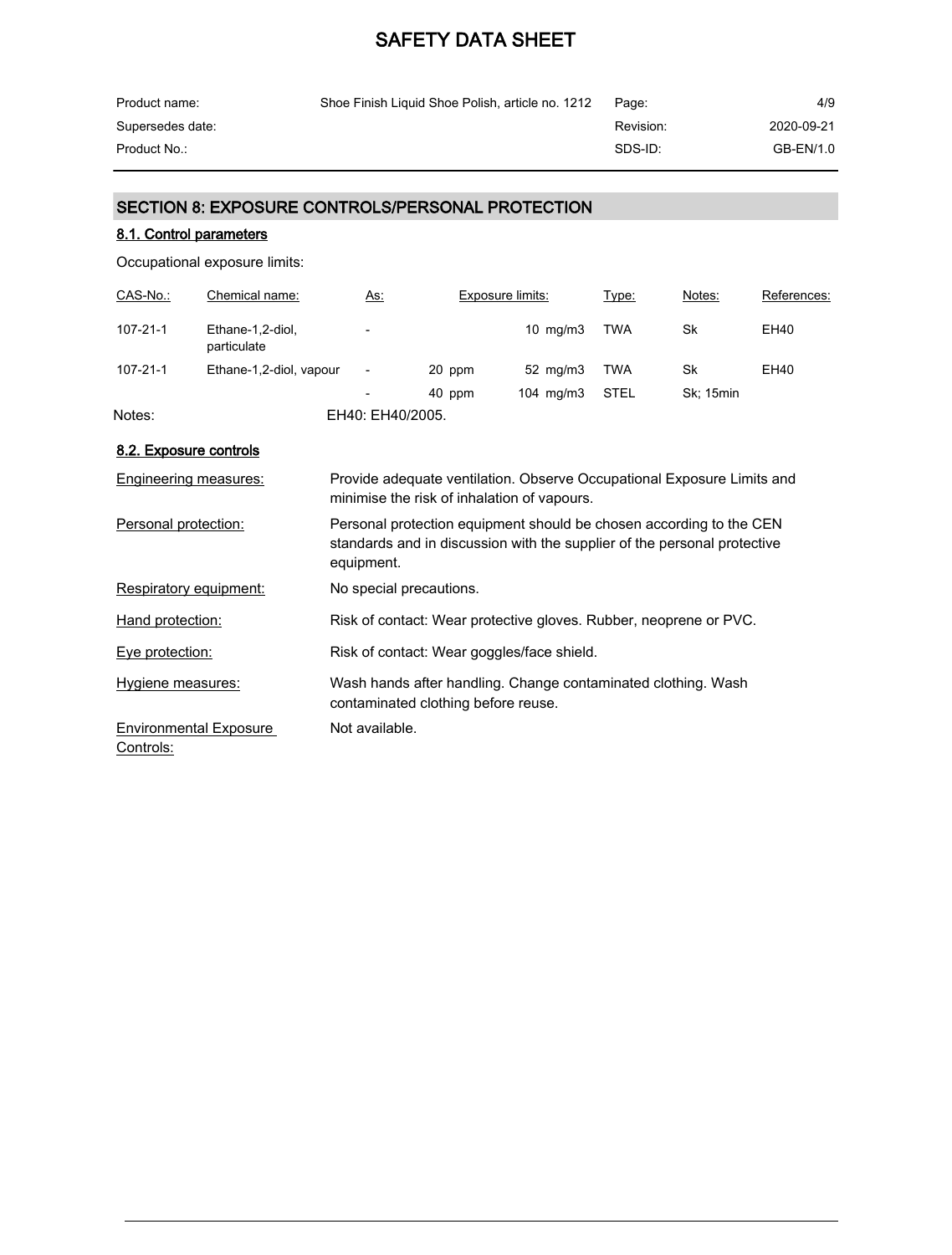| Product name:    | Shoe Finish Liquid Shoe Polish, article no. 1212 | Page:     | 5/9        |
|------------------|--------------------------------------------------|-----------|------------|
| Supersedes date: |                                                  | Revision: | 2020-09-21 |
| Product No.:     |                                                  | SDS-ID:   | GB-EN/1.0  |

### SECTION 9: PHYSICAL AND CHEMICAL PROPERTIES

### 9.1. Information on basic physical and chemical properties Appearance: Liquid. Colour: Varying. Odour: Characteristic. pH: 8.5 - 10.5 Boiling point: Not available. Flash point: Not available. Evaporation rate: Not available. **Explosive limits** Not available. Vapour pressure: Not available. Relative density: 0.95 - 1.05 g/cm<sup>3</sup> Solubility: Miscible with water. Auto-ignition temperature (°C): Not available. **Decomposition** temperature (°C): Not available. Viscosity: Not available. 9.2. Other information Other data: Solid content: 11-14%

### SECTION 10: STABILITY AND REACTIVITY

| 10.1. Reactivity                            |                                                                                        |
|---------------------------------------------|----------------------------------------------------------------------------------------|
| Reactivity:                                 | None known.                                                                            |
| 10.2. Chemical stability                    |                                                                                        |
| Stability:                                  | Stable under the prescribed storage conditions.                                        |
| 10.3. Possibility of hazardous reactions    |                                                                                        |
| Hazardous Reactions:                        | None known.                                                                            |
| 10.4. Conditions to avoid                   |                                                                                        |
|                                             | Conditions/materials to avoid: Avoid exposure to high temperatures or direct sunlight. |
| 10.5. Incompatible materials                |                                                                                        |
| Incompatible materials:                     | Strong acids. Strong oxides.                                                           |
| 10.6. Hazardous decomposition products      |                                                                                        |
| Hazardous decomposition<br><u>products:</u> | None in particular.                                                                    |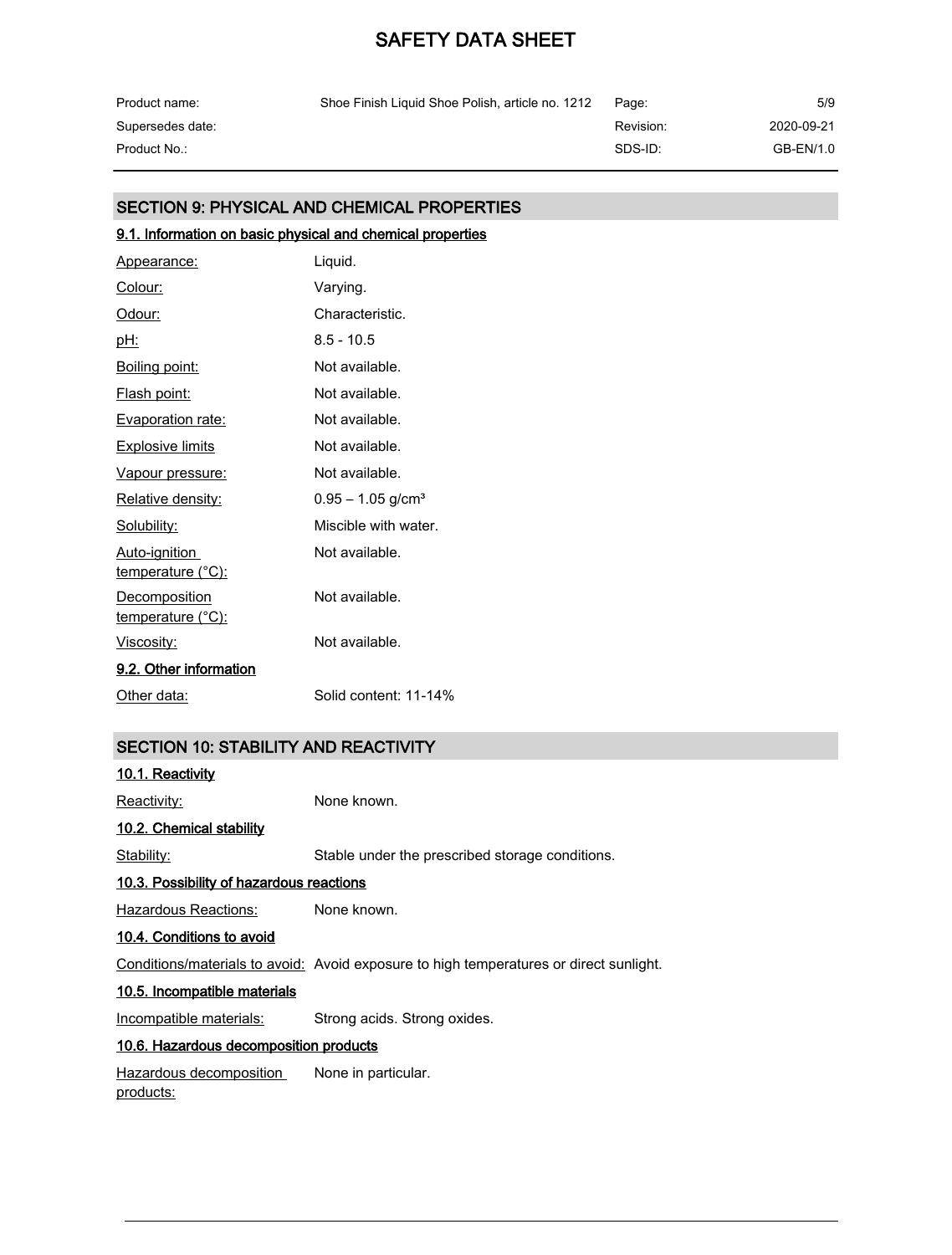| Product name:    | Shoe Finish Liquid Shoe Polish, article no. 1212 | Page:     | 6/9        |
|------------------|--------------------------------------------------|-----------|------------|
| Supersedes date: |                                                  | Revision: | 2020-09-21 |
| Product No.: .   |                                                  | SDS-ID:   | GB-EN/1.0  |

### SECTION 11: TOXICOLOGICAL INFORMATION

### 11.1. Information on toxicological effects

| <b>Acute Toxicity (Oral):</b>         | Based on available data, the classification criteria are not met.                                                                         |
|---------------------------------------|-------------------------------------------------------------------------------------------------------------------------------------------|
| <b>Acute Toxicity (Dermal):</b>       | Based on available data, the classification criteria are not met.                                                                         |
| <b>Acute Toxicity (Inhalation):</b>   | Based on available data, the classification criteria are not met.                                                                         |
| Skin Corrosion/Irritation:            | Based on available data, the classification criteria are not met.                                                                         |
|                                       | Serious eye damage/irritation: Based on available data, the classification criteria are not met.                                          |
| Respiratory or skin<br>sensitisation: | Based on available data, the classification criteria are not met.                                                                         |
| Germ cell mutagenicity:               | Based on available data, the classification criteria are not met.                                                                         |
| Carcinogenicity:                      | Based on available data, the classification criteria are not met.                                                                         |
| <b>Reproductive Toxicity:</b>         | Based on available data, the classification criteria are not met.                                                                         |
| <b>STOT - Single exposure:</b>        | Based on available data, the classification criteria are not met.                                                                         |
| <b>STOT - Repeated exposure:</b>      | Based on available data, the classification criteria are not met.                                                                         |
| <b>Aspiration hazard:</b>             | Based on available data, the classification criteria are not met.                                                                         |
|                                       |                                                                                                                                           |
| Inhalation:                           | Not relevant at normal room temperatures.                                                                                                 |
| Skin contact:                         | Prolonged contact may cause redness, irritation and dry skin. Risk of<br>sensitisation or allergic reactions among sensitive individuals. |
| Eye contact:                          | Irritating and may cause redness and pain.                                                                                                |
| Ingestion:                            | May irritate and cause stomach pain, vomiting and diarrhoea.                                                                              |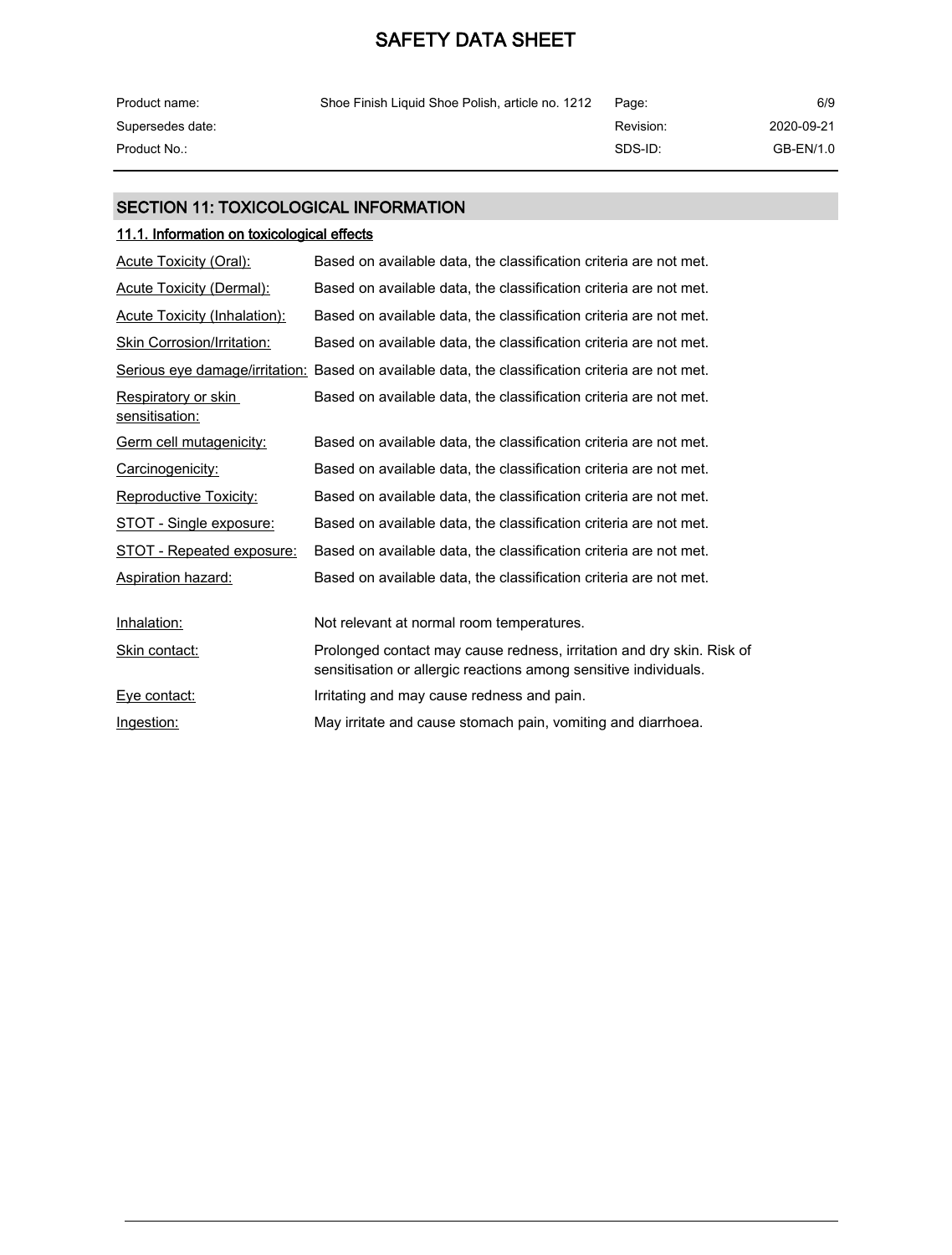| Shoe Finish Liquid Shoe Polish, article no. 1212 | Page:     | 7/9        |
|--------------------------------------------------|-----------|------------|
|                                                  | Revision: | 2020-09-21 |
|                                                  | SDS-ID:   | GB-EN/1.0  |
|                                                  |           |            |

### SECTION 12: ECOLOGICAL INFORMATION

| <u>12.1. Toxicity</u>                      |                                                                                                                                                   |  |
|--------------------------------------------|---------------------------------------------------------------------------------------------------------------------------------------------------|--|
| Ecotoxicity:                               | The ecotoxicity of the product has not been stated.<br>The product contains a small amount of a substance which is toxic to aquatic<br>organisms. |  |
|                                            | Reaction mass of 5-chloro-2-methyl-2H-isothiazol-3-one and 2-methyl-2H-<br>isothiazol-3-one (3:1):<br>M-factor (acute): 100                       |  |
|                                            | M-factor (chronic): 100                                                                                                                           |  |
| 12.2. Persistence and degradability        |                                                                                                                                                   |  |
| Degradability:                             | The degradability of the product has not been stated.                                                                                             |  |
| 12.3. Bioaccumulative potential            |                                                                                                                                                   |  |
| Bioaccumulative potential:                 | No data available on bioaccumulation.                                                                                                             |  |
| <u>12.4. Mobility in soil</u>              |                                                                                                                                                   |  |
| Mobility:                                  | No data available.                                                                                                                                |  |
| 12.5. Results of PBT and vPvB assessment   |                                                                                                                                                   |  |
| PBT/vPvB:                                  | This product does not contain any PBT or vPvB substances.                                                                                         |  |
| 12.6. Other adverse effects                |                                                                                                                                                   |  |
| Other adverse effects:                     | None known.                                                                                                                                       |  |
| <b>SECTION 13: DISPOSAL CONSIDERATIONS</b> |                                                                                                                                                   |  |

### 13.1. Waste treatment methods

Dispose of waste and residues in accordance with local authority requirements.

Waste from residues: EWC-code: 20 01 99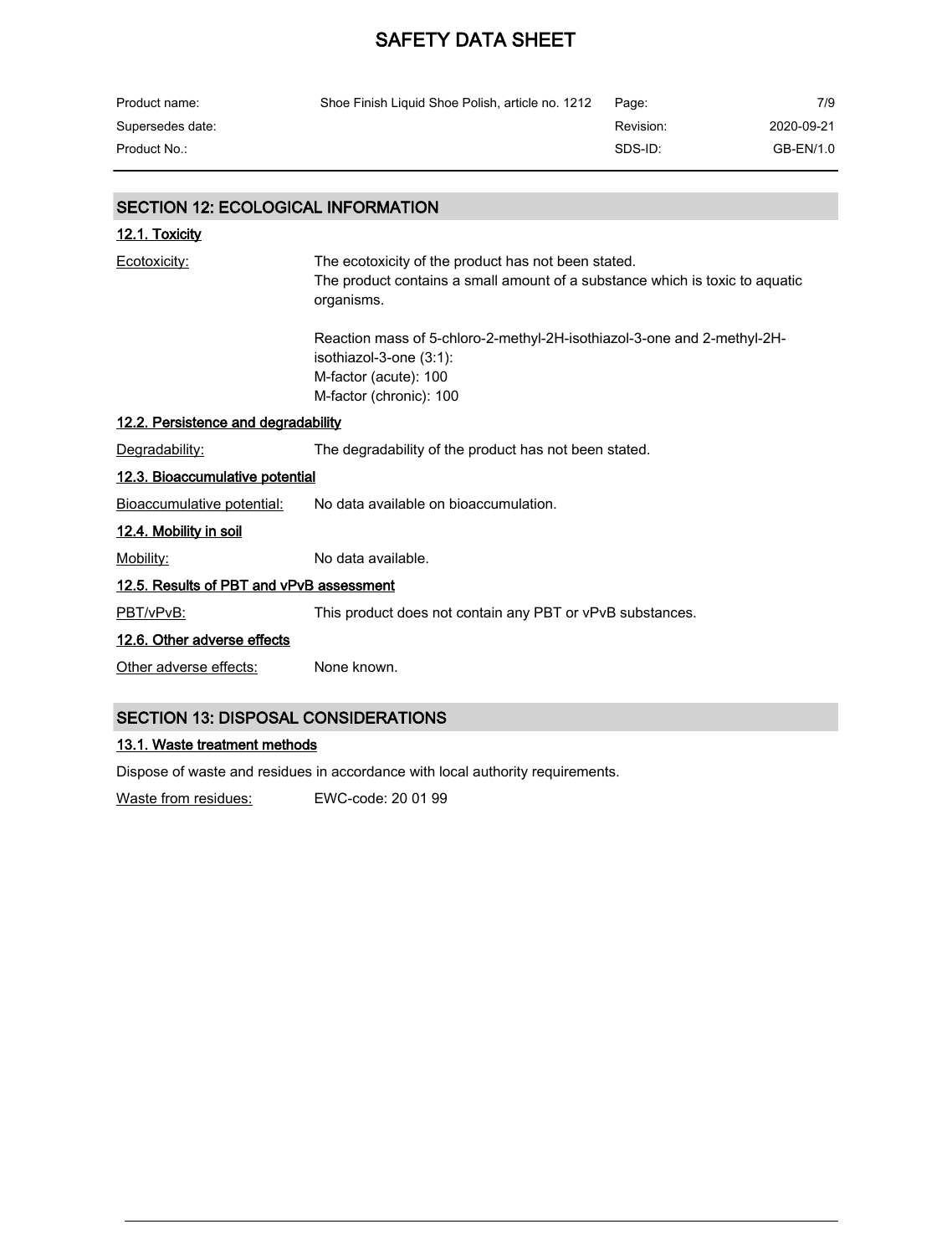| Product name:    | Shoe Finish Liquid Shoe Polish, article no. 1212 | Page:     | 8/9        |
|------------------|--------------------------------------------------|-----------|------------|
| Supersedes date: |                                                  | Revision: | 2020-09-21 |
| Product No.:     |                                                  | SDS-ID:   | GB-EN/1.0  |

### SECTION 14: TRANSPORT INFORMATION

The product is not covered by international regulation on the transport of dangerous goods (IMDG, IATA, ADR/RID).

#### 14.1. UN number

UN-No:

#### 14.2. UN proper shipping name

Proper Shipping Name:

#### 14.3. Transport hazard class(es)

Class:

### 14.4. Packing group

PG:

### 14.5. Environmental hazards

Marine pollutant:

### Environmentally Hazardous -

substance:

#### 14.6. Special precautions for user

Special precautions: None known.

### 14.7. Transport in bulk according to Annex II of MARPOL and the IBC Code

Transport in bulk: Not relevant.

### SECTION 15: REGULATORY INFORMATION

### 15.1. Safety, health and environmental regulations/legislation specific for the substance or mixture

| National regulation: | Regulation (EC) No 1272/2008 of the European Parliament and of the Council of<br>16 December 2008 on classification, labelling and packaging of substances and<br>mixtures, amending and repealing Directives 67/548/EEC and 1999/45/EC, and<br>amending Regulation (EC) No 1907/2006 with amendments.<br>Regulation (EC) No 1907/2006 of the European Parliament and of the Council of<br>18 December 2006 concerning the Registration, Evaluation, Authorisation and<br>Restriction of Chemicals (REACH), establishing a European Chemicals Agency,<br>amending Directive 1999/45/EC and repealing Council Regulation (EEC) No<br>793/93 and Commission Regulation (EC) No 1488/94 as well as Council Directive<br>76/769/EEC and Commission Directives 91/155/EEC, 93/67/EEC, 93/105/EC and<br>2000/21/EC, with amendments.<br>The Control of Substances Hazardous to Health Regulations 2002 (S.I 2002 No.<br>2677) with amendments.<br>EH40/2005, Workplace exposure limits 2005, with amendments. |
|----------------------|---------------------------------------------------------------------------------------------------------------------------------------------------------------------------------------------------------------------------------------------------------------------------------------------------------------------------------------------------------------------------------------------------------------------------------------------------------------------------------------------------------------------------------------------------------------------------------------------------------------------------------------------------------------------------------------------------------------------------------------------------------------------------------------------------------------------------------------------------------------------------------------------------------------------------------------------------------------------------------------------------------|
|                      | The List of Wastes (England) (Amendment) Regulations 2005. (SI 2005 No. 895).                                                                                                                                                                                                                                                                                                                                                                                                                                                                                                                                                                                                                                                                                                                                                                                                                                                                                                                           |

### 15.2. Chemical Safety Assessment

CSA status: No chemical safety assessment has been carried out.